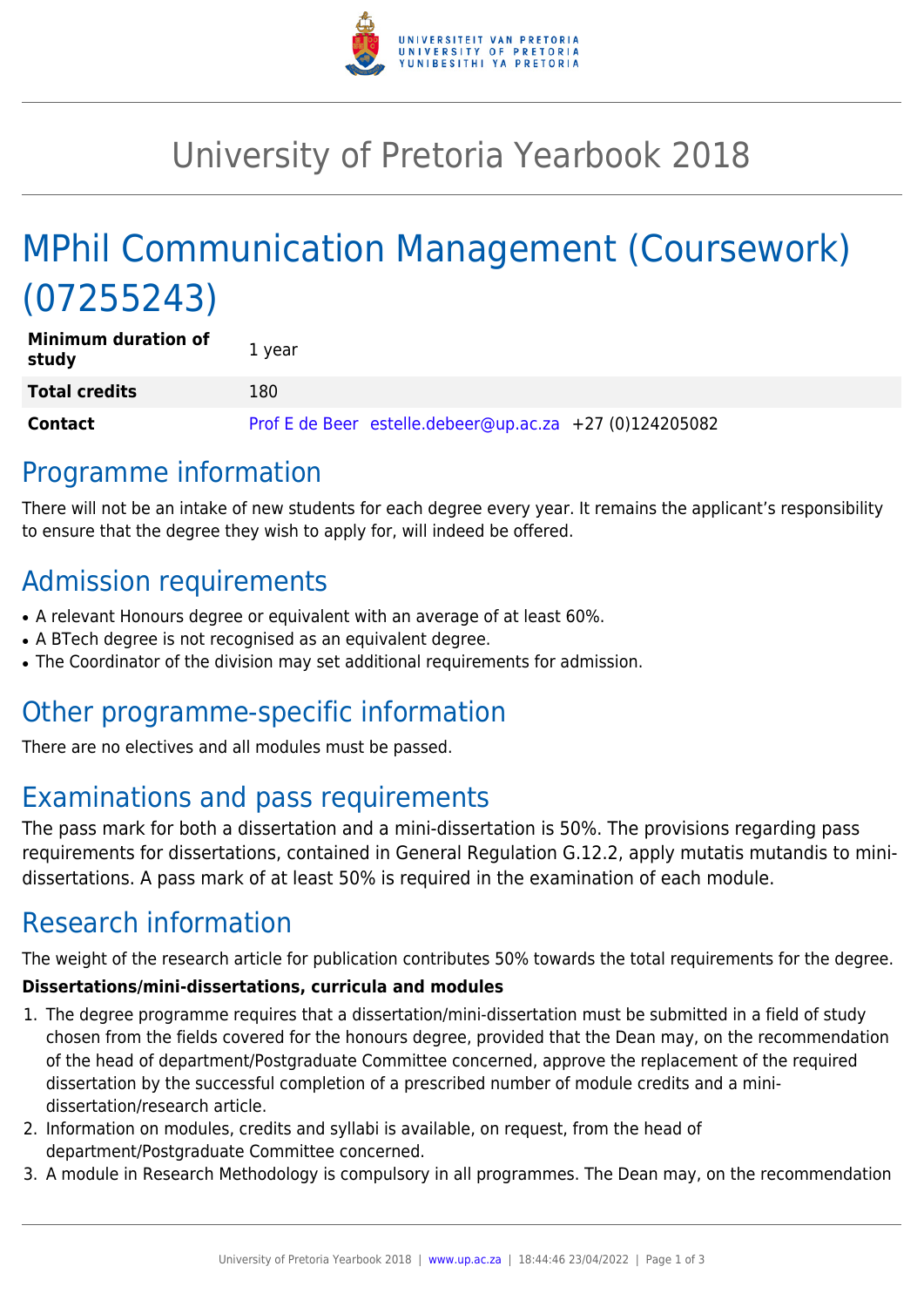

of the head of department/Postgraduate Committee concerned, waive the prerequisites.

4. Sufficient number of bound copies of the dissertation/mini-dissertation must be submitted to the Head: Student Administration for examination, after permission is granted by the supervisor.

#### **Article for publication**

A dean may require, before or on submission of a dissertation/mini-dissertation, the submission of a draft article for publication to the supervisor. The draft article should be based on the research that the student has conducted for the dissertation/mini-dissertation and be approved by the supervisor concerned. The supervisor should then have the opportunity to take the paper through all the processes of revision and resubmission as may be necessary and/or appropriate in order to achieve publication.

#### **Submission of dissertation/mini-dissertation**

A dissertation/mini-dissertation is submitted to the Head: Student Administration/Departmental Postgraduate Office, before the closing date for the various graduation ceremonies as announced annually.

For examination purposes, a student must, in consultation with the supervisor, submit a sufficient number of bound copies and/or e-copies of the dissertation/mini-dissertation, printed on good quality paper and of good letter quality, to the Head: Student Administration/Departmental Postgraduate Office. Permission to submit the dissertation/mini-dissertation in unbound form may be obtained from the supervisor concerned on condition that a copy of the final approved dissertation/mini-dissertation is presented to the examiners in bound format or electronic format.

In addition to the copies already mentioned, each successful student must submit a bound paper copy as well as two electronic copies of the approved dissertation/mini-dissertation to the Head: Student Administration/Departmental Postgraduate Office in the format specified by the faculty and in accordance with the minimum standards set by the Department of Library Services, before 15 February for the Autumn graduation ceremonies and before 15 July for the Spring graduation ceremonies, failing which the degree will only be conferred during a subsequent series of graduation ceremonies.